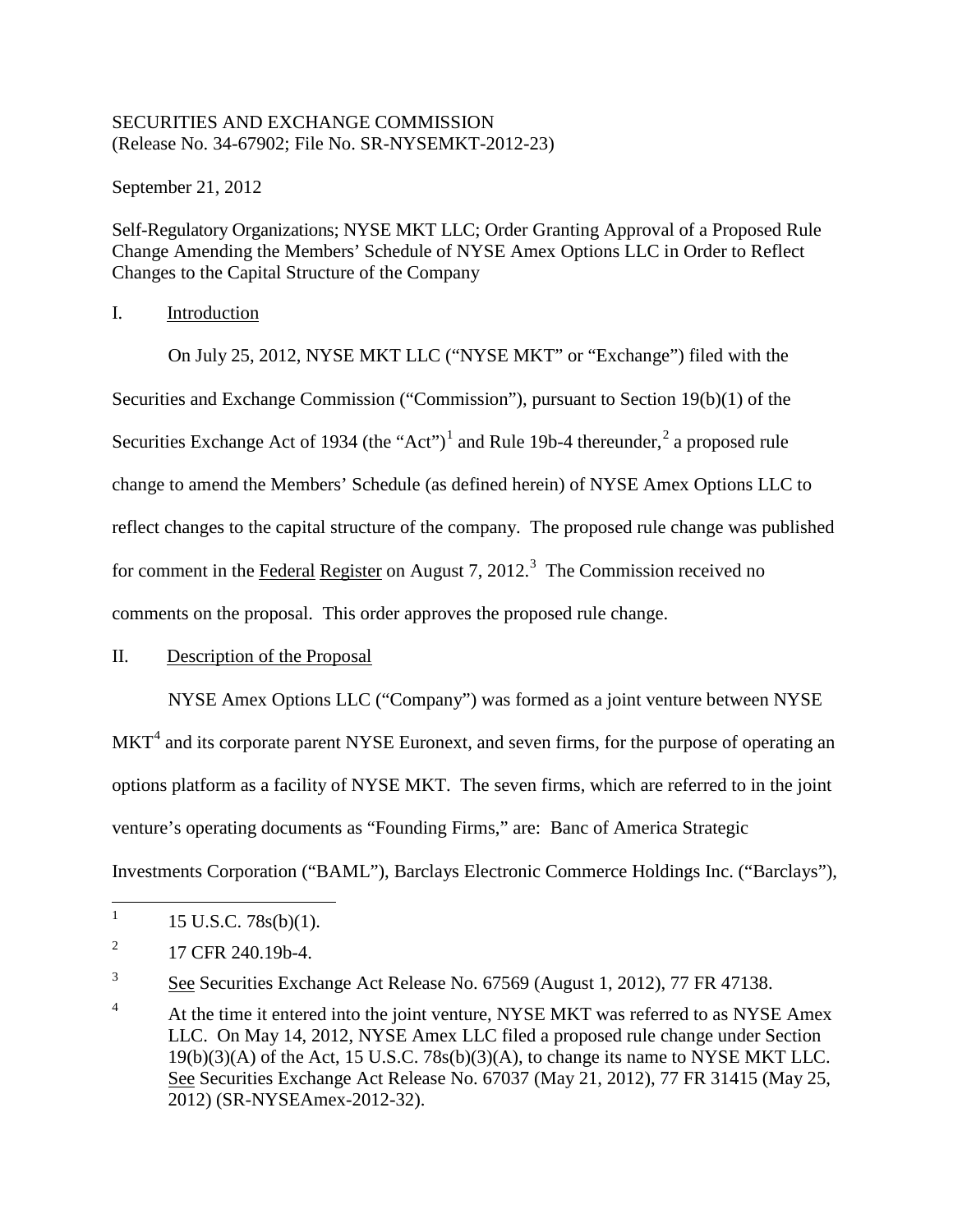Citadel Securities LLC ("Citadel"), Citigroup Financial Strategies, Inc. ("Citigroup"), Goldman, Sachs & Co. ("Goldman Sachs"), Datek Online Management Corp. ("TD Ameritrade") and UBS Americas Inc. ("UBS").

Collectively, NYSE MKT and the Founding Firms are "Members" of the Company. Their respective ownership interests are set forth in a schedule ("Members' Schedule") to the Company's LLC Agreement, dated as of June 29, 2011.<sup>[5](#page-1-0)</sup> The amount of each Member's ownership is represented by limited liability interests in the Company ("Common Interests"). The LLC Agreement designates two types of Member, Class A Member and Class B Member, and the different classes of Members hold corresponding classes of Interests, i.e., Class A Common Interests and Class B Common Interests. Although both classes of Common Interests entitle Members to some measure of voting and economic entitlements, the two classes of Common Interests are not fungible. Members' voting and economic entitlements are determined by reference to: (1) each Member's holdings of Common Interests, and (2) the aggregate economic and voting power of the Class A Members relative to the Class B Members.

Under the Members' Schedule attached to the LLC Agreement dated as of June 29, 2011, NYSE MKT was the only Class A Member and therefore the only Member that held Class A Common Interests. The Founding Firms were designated Class B Members, each holding Class B Common Interests. According to this schedule, NYSE MKT owned Class A Common Interests amounting to an equity interest of 47.20% in the Company, while the Founding Firms collectively owned Class B Common Interests amounting to an equity interest of the remaining 52.80% in the Company.

<span id="page-1-0"></span><sup>&</sup>lt;sup>5</sup> In addition to the LLC Agreement, the Company is governed by an agreement among the Members, the Company and NYSE Euronext ("Members Agreement"), also dated as of June 29, 2011.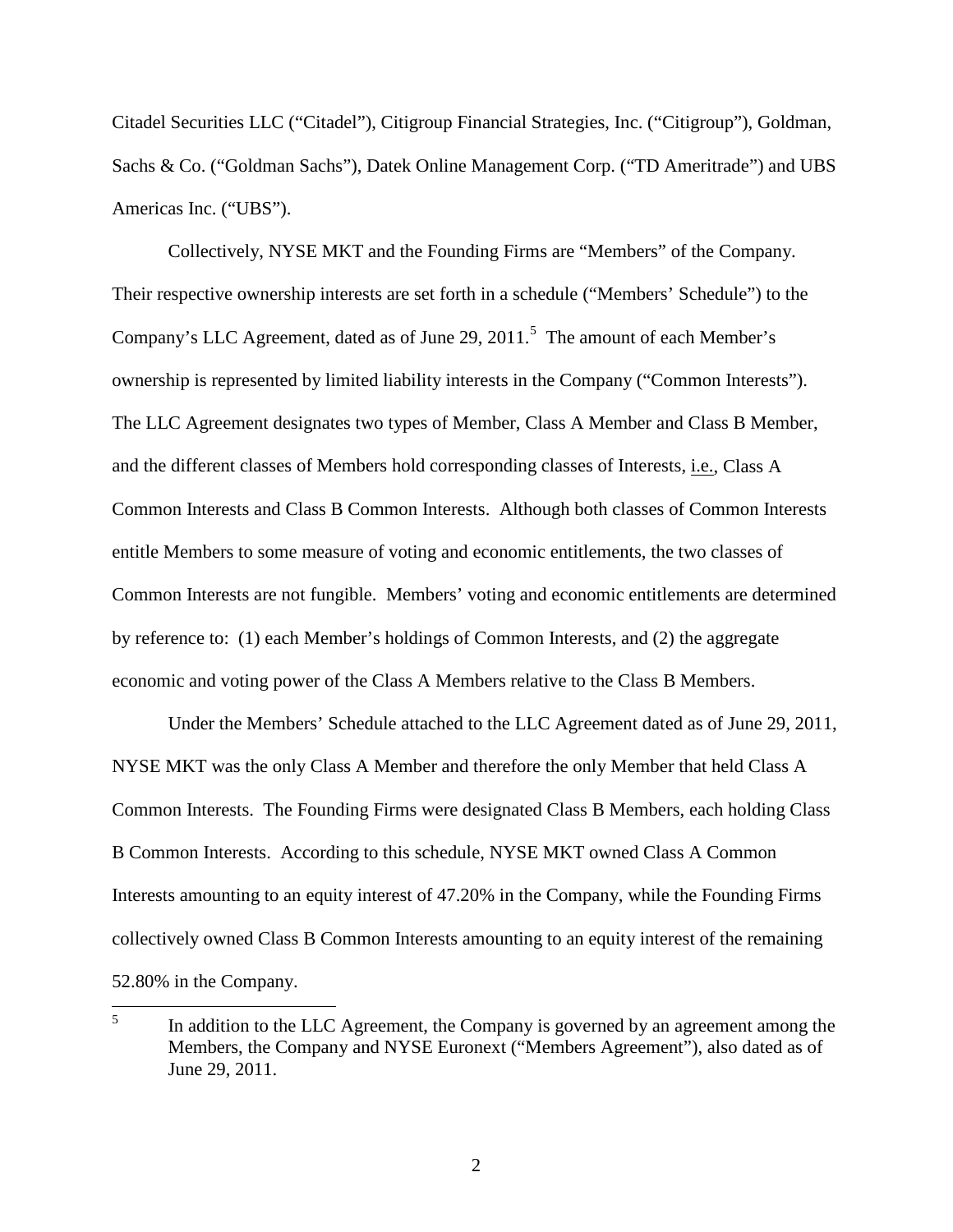The Exchange proposes to amend the Members' Schedule to reflect changes to the capital structure of the Company based on three transactions that have occurred or will occur since the Commission approved the Exchange's proposal relating to the formation of the Company.<sup>[6](#page-2-0)</sup> The first transaction relates to the admission of NYSE Market, Inc. ("NYSE Market"), an affiliate of NYSE MKT, on September 19, 2011, as a Member with an equity ownership interest in the Company. The second transaction relates to the issuance of additional Common Interests to Class B Members of the Company on February 29, 2012, pursuant to an annual incentive program as set forth in the Members Agreement. The third transaction relates to the expected transfer of Common Interests on or around September 25, 2012, from the Founding Firms to NYSE Market. These transactions are described in greater detail below.

## Admission of NYSE Market as a Member

Each Founding Firm has the right, pursuant to Section 3.2 of the Members Agreement and subject to certain conditions and limitations, to cause NYSE MKT (or an affiliate designated by NYSE MKT) to purchase a portion of the Founding Firm's Common Interests. All of the Founding Firms exercised this right on September 19, 2011, thereby causing an aggregate equity interest of 5.28% in the Company to be transferred from the Founding Firms to NYSE Market, the NYSE MKT affiliate that NYSE MKT designated to receive the ownership interest. As a result of the transaction, NYSE MKT continued to own an equity interest of 47.20% in the Company, NYSE Market owned an equity interest of 5.28% in the Company, and the Founding Firms collectively owned the remaining equity interest of 47.52% in the Company.

Several provisions of the LLC Agreement impact the terms of this transfer. Because NYSE Market is an affiliate of NYSE MKT, pursuant to Section 11.2(c) of the LLC Agreement,

<span id="page-2-0"></span> <sup>6</sup> See Securities Exchange Act Release No. 64742 (June 24, 2011), 76 FR 38436 (June 30, 2011).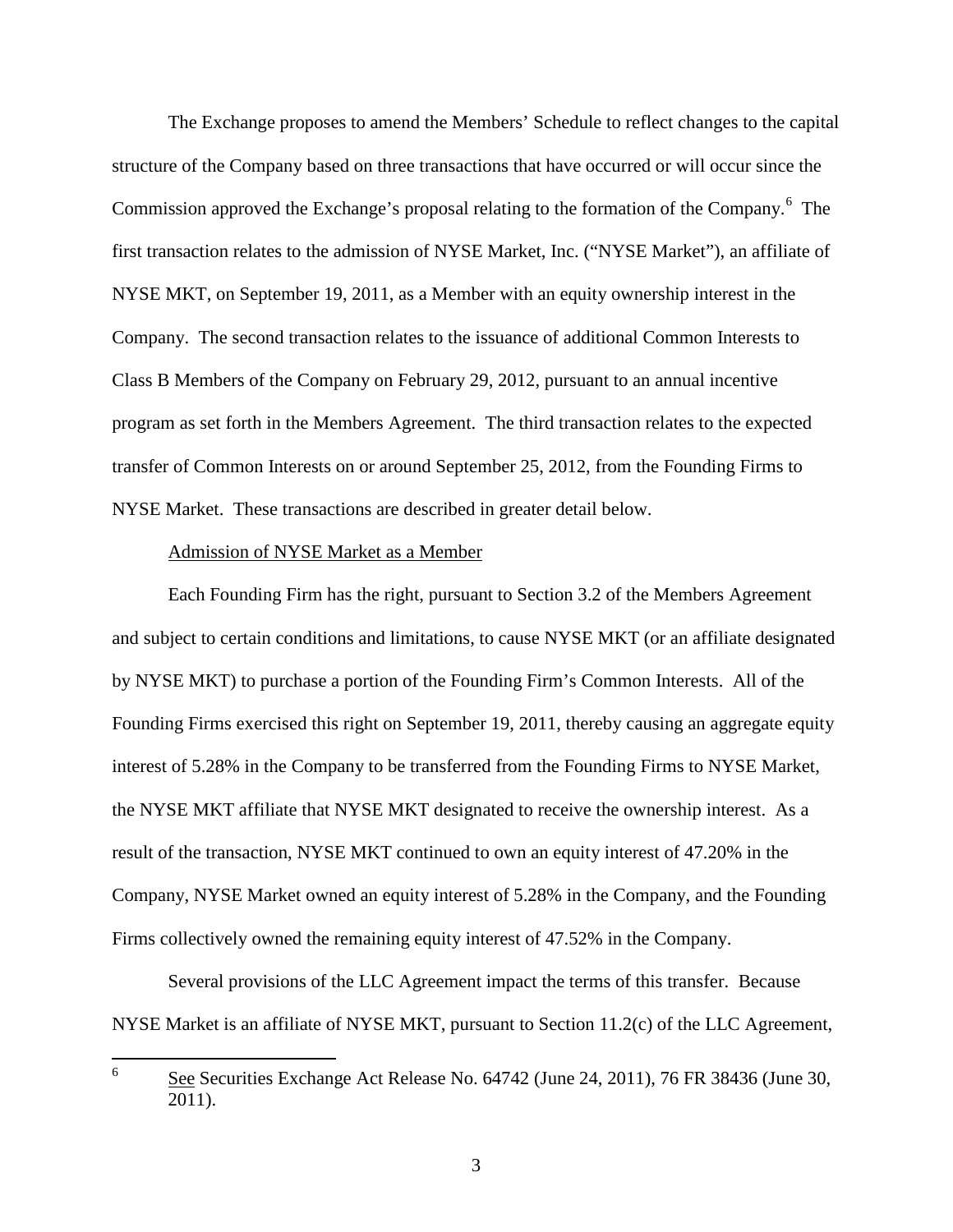Common Interests transferred from Founding Firms to NYSE Market automatically convert from Class B Common Interests to Class A Common Interests. Also, under Sections 10.4 and 11.1, upon receiving the transfer of Common Interests and satisfying certain other conditions, and subject to amendment of the Member's Schedule, NYSE Market became a Class A Member of the Company.

NYSE MKT represented that, notwithstanding the transfer of Common Interests to NYSE Market, the Company's governance structure did not change. NYSE MKT continues to appoint a majority (7 of 13) of the Company's Board of Directors, and NYSE Market has no right to appoint a separate director. According to NYSE MKT, this transaction was structured as a transfer of Common Interests to NYSE Market, rather than NYSE MKT, for non-substantive business reasons relating to the corporate structure of NYSE MKT. NYSE MKT also noted that, as a Member, NYSE Market is bound by all of the provisions of the LLC Agreement and the Members Agreement.

### Issuance of Annual Incentive Shares

The Members Agreement provides that each year, until 2015, unless extended by the Company's Board of Directors, the Company must issue a specified amount of Annual Incentive Shares to be allocated among eligible Class B Members. Pursuant to Section 2.1 of the Members Agreement, the Company must issue a number of Class B Common Interests equal to 30% of the then-outstanding Class B Common Interests as Annual Incentive Shares, and such shares are to be allocated among Class B Members based on each Class B Member's contribution to the volume of the Exchange relative to volume targets specified for the Members. While the issuance of Annual Incentive Shares may change the relative economic and voting rights of and

4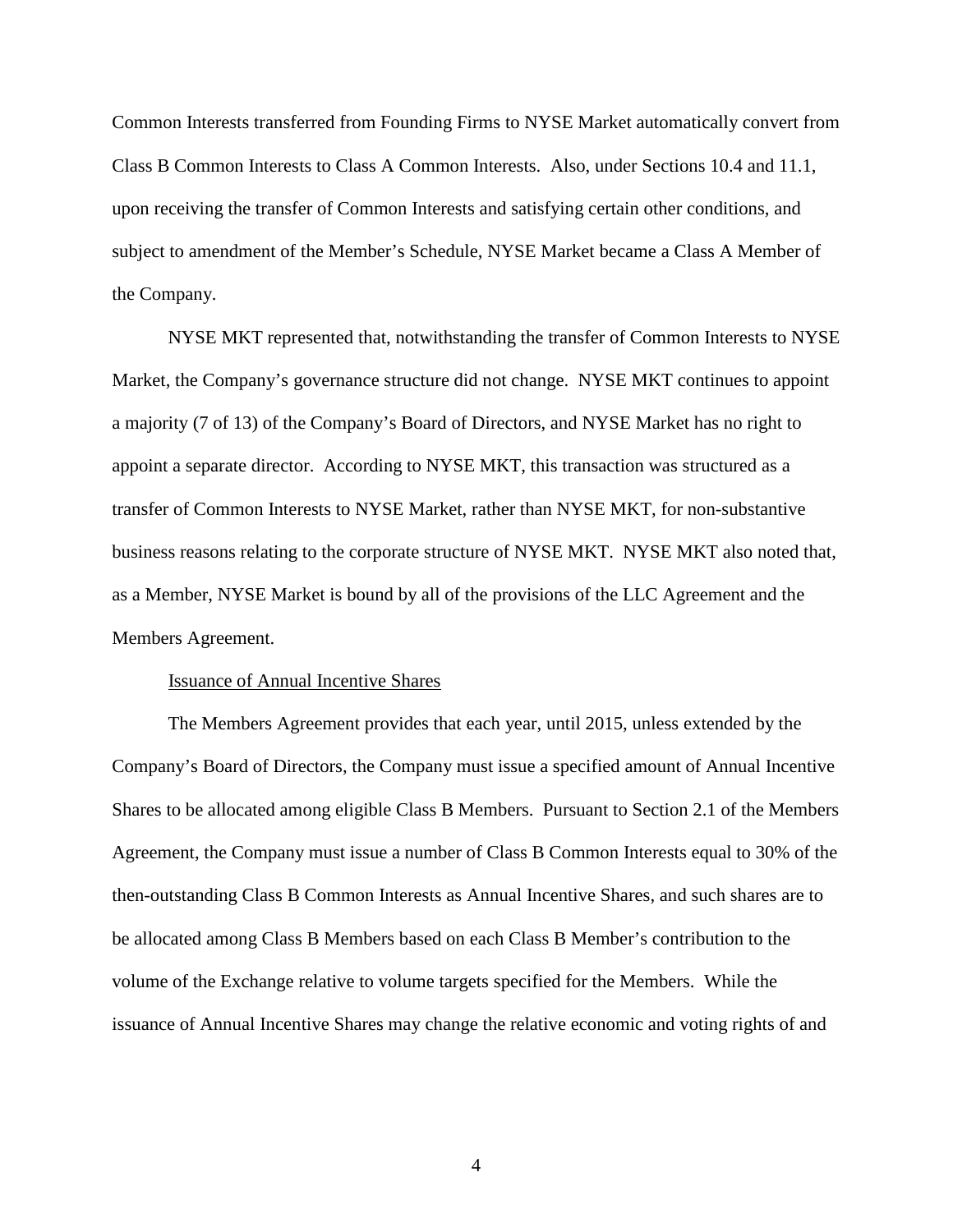among Class B Members, by its terms it cannot impact the aggregate economic and voting rights of Class B Members in relation to Class A Members.

On February 29, 2012, the Company issued a total of 14.2560 Annual Incentive Shares to the Founding Firms. Because each Founding Firm achieved or exceeded its specified volume target, each Founding Firm's economic and voting interests remained the same in relation to the other Class B Members. The Exchange proposes to amend the Members' Schedule to reflect this issuance of Class B Common Interests.

#### Expected Transfer From Founding Firms to NYSE Market

Article XI of the LLC Agreement and Section 3.1 of the Members Agreement provide that a Member may transfer Common Interests to another Member or to a third party in accordance with the conditions and limitations set forth therein. In its proposal, NYSE MKT noted that the Founding Firms collectively intend to transfer an aggregate equity interest of 5.28% in the Company to NYSE Market. As with the first transaction noted above, the Founding Firms' Class B Common Interests will automatically convert to Class A Common Interests upon their transfer to NYSE Market. As a result of this transfer, NYSE MKT will continue to own an equity interest of 47.20% in the Company, NYSE Market will own an equity interest of 10.56% in the Company, and the Founding Firms, collectively, will own the remaining equity interest of 42.24% in the Company. The Exchange proposes, upon consummation of this transfer by the Founding Firms, to amend the Members' Schedule to reflect this transfer.

#### III. Discussion and Commission Findings

After careful consideration , the Commission finds that the proposed rule change is consistent with the requirements of the Act and the rules and regulations thereunder applicable to

5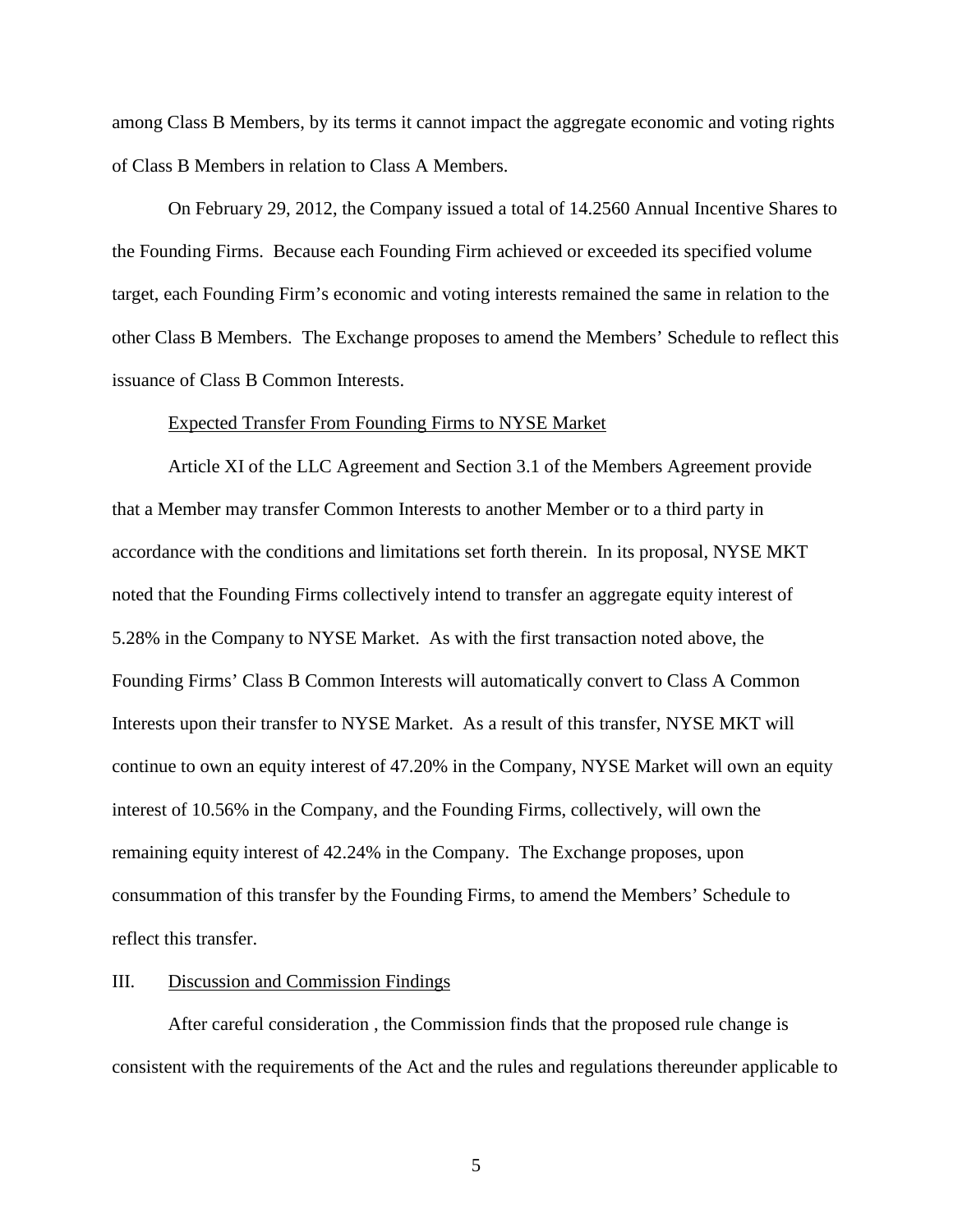a national securities exchange.<sup>[7](#page-5-0)</sup> In particular, the Commission finds that the proposed rule change is consistent with Section  $6(b)(1)$  of the Act,<sup>[8](#page-5-1)</sup> which requires, among other things, that a national securities exchange be so organized and have the capacity to carry out the purposes of the Act and to comply, and to enforce compliance by its members and persons associated with its members, with the provisions of the Act, the rules and regulations promulgated thereunder, and the rules of the Exchange.

The Commission also finds that the proposed rule change is consistent with Section  $6(b)(5)$  of the Act,<sup>[9](#page-5-2)</sup> which requires, among other things, that the rules of a national securities exchange be designed to prevent fraudulent and manipulative acts and practices; to promote just and equitable principles of trade; to foster cooperation and coordination with persons engaged in regulating, clearing, settling, and processing information with respect to, and facilitating transactions in securities; to remove impediments to and perfect the mechanism of a free and open market and a national market system; and, in general, to protect investors and the public interest.

As the Commission noted when it approved the Exchange's proposal relating to the formation of the Company, while the Company does not carry out any regulatory functions, all of its activities must be consistent with the Act. [10](#page-5-3) The Company's LLC Agreement and Members Agreement must be reasonably designed to enable the Company to operate in a manner that is consistent with the principle that the Company is not solely a commercial enterprise, but rather an integral part of an SRO that is registered pursuant to the Act and therefore subject to

6

<span id="page-5-0"></span> $\frac{7}{10}$  In approving the proposal, the Commission has considered the proposed rule's impact on efficiency, competition, and capital formation. See 15 U.S.C. 78c(f).

<span id="page-5-1"></span> $8$  15 U.S.C. 78(f)(b)(1).

<span id="page-5-2"></span> $^{9}$  15 U.S.C. 78(f)(b)(5).

<span id="page-5-3"></span> $10$  See supra note 6, 76 FR at 38439.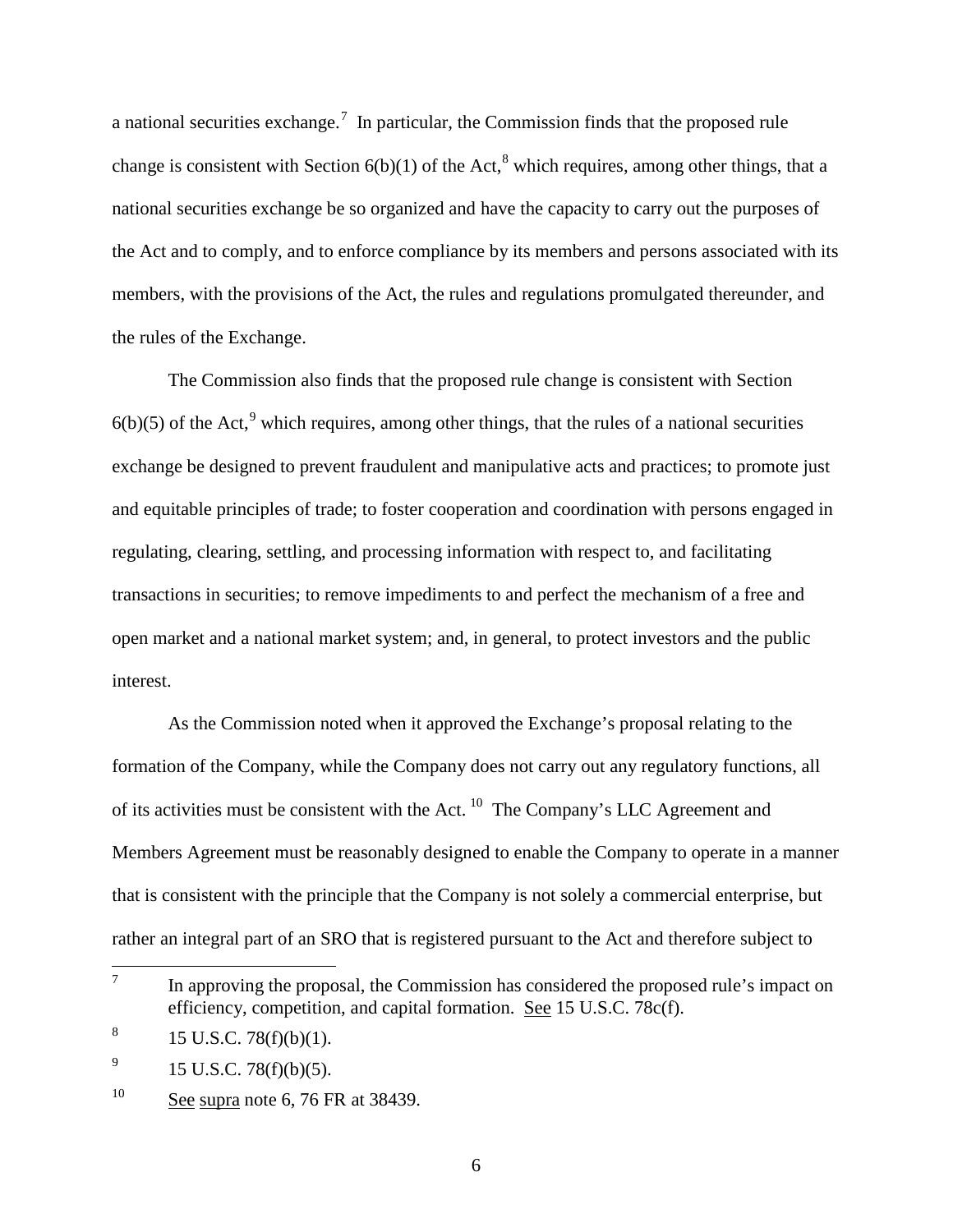obligations imposed by the Act.<sup>11</sup> In addition, under Section 4.9 of the LLC Agreement, because the transactions described in the proposal result in NYSE Market, a "Permitted Transferee" of NYSE MKT,<sup>[12](#page-6-1)</sup> together with NYSE MKT, owning more than 19.9% of outstanding Common Interests, the transfer and corresponding amendment to the Member's Schedule are subject to receipt of Commission approval pursuant to the rule filing process under Section 19(b) of the Exchange Act.

The Commission notes that the addition of NYSE Market as a Member of the Company, and the proposed amendments to the Members' Schedule to reflect the changes in ownership interest percentages as a result of the three transactions described above, do not significantly alter the governance structure of the Company. The result of the three transactions is to increase the equity ownership interest in the Company of NYSE MKT, together with its affiliate NYSE Market, from 47.20% of the Company to 57.76% of the Company and add NYSE Market as a Member of the Company. The Commission notes that, NYSE Market, as a new Member of the Company, is subject to, and bound by, all provisions of the LLC Agreement and Members Agreement. The Commission notes further that the provisions in the LLC Agreement and Members Agreement that are designed to preserve the independence of the Exchange's regulatory functions and its ability to fulfill the Exchange's regulatory oversight obligations are unaffected by the proposed rule change.

For the reasons discussed above, the Commission finds that the proposed rule change is consistent with the Act.

<span id="page-6-0"></span> $11$  See id.

<span id="page-6-1"></span><sup>&</sup>lt;sup>12</sup> "Permitted Transferee" is defined in Sections 1.1 and 11.4(a) of the LLC Agreement.